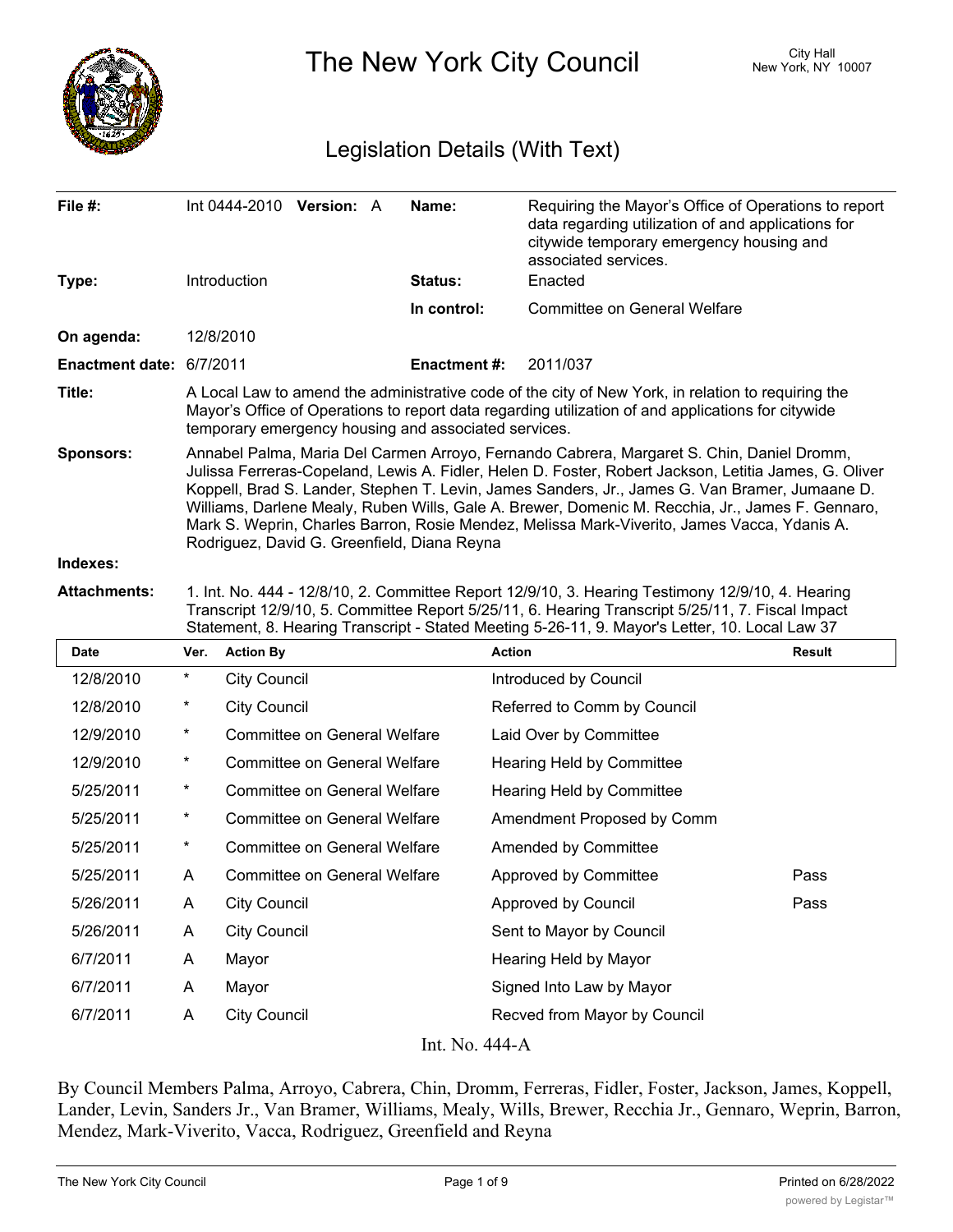A Local Law to amend the administrative code of the city of New York, in relation to requiring the Mayor's Office of Operations to report data regarding utilization of and applications for citywide temporary emergency housing and associated services.

## Be it enacted by the Council as follows:

Section 1. Findings and Intent. Many city agencies administer facilities that provide services, including temporary places to stay, for families and individuals who do not have anywhere to stay overnight or who need assistance finding or maintaining stable housing. While the Department of Homeless Services ("DHS") administers the majority of these facilities and DHS regularly reports on the utilization of the services in its purview, it does not report on those administered by other city agencies, such as the Department of Housing Preservation and Development, the Human Resources Administration and the Department of Youth and Community Development. Not having regular data concerning the number of people who utilize such facilities and who are being served by agencies other than DHS can result in the significant undercounting of the number of people in New York City who need temporary emergency housing and those who utilize associated services. In order to accurately determine the extent of the need for temporary emergency housing and associated services in the city, the Council finds that all agencies that provide such housing and services must routinely report the number of individuals and/or families who utilize such facilities.

§ 2. Chapter 1 of title 3 of the administrative code of the city of New York is amended by adding a new section 3-113 to read as follows:

§3-113. a. Definitions. For the purposes of this section, the following terms shall have the following meanings:

(1) "Adult" shall mean an individual 18 years of age or older;

(2) "Adult families" shall mean families comprised of adults and no children under the age of 18;

(3) "Children" shall mean individuals under the age of 18;

(4) "City-administered facilities" shall mean hotels, shelters and other accommodations or associated services, managed by or provided under contract or similar agreement with any city agency, provided to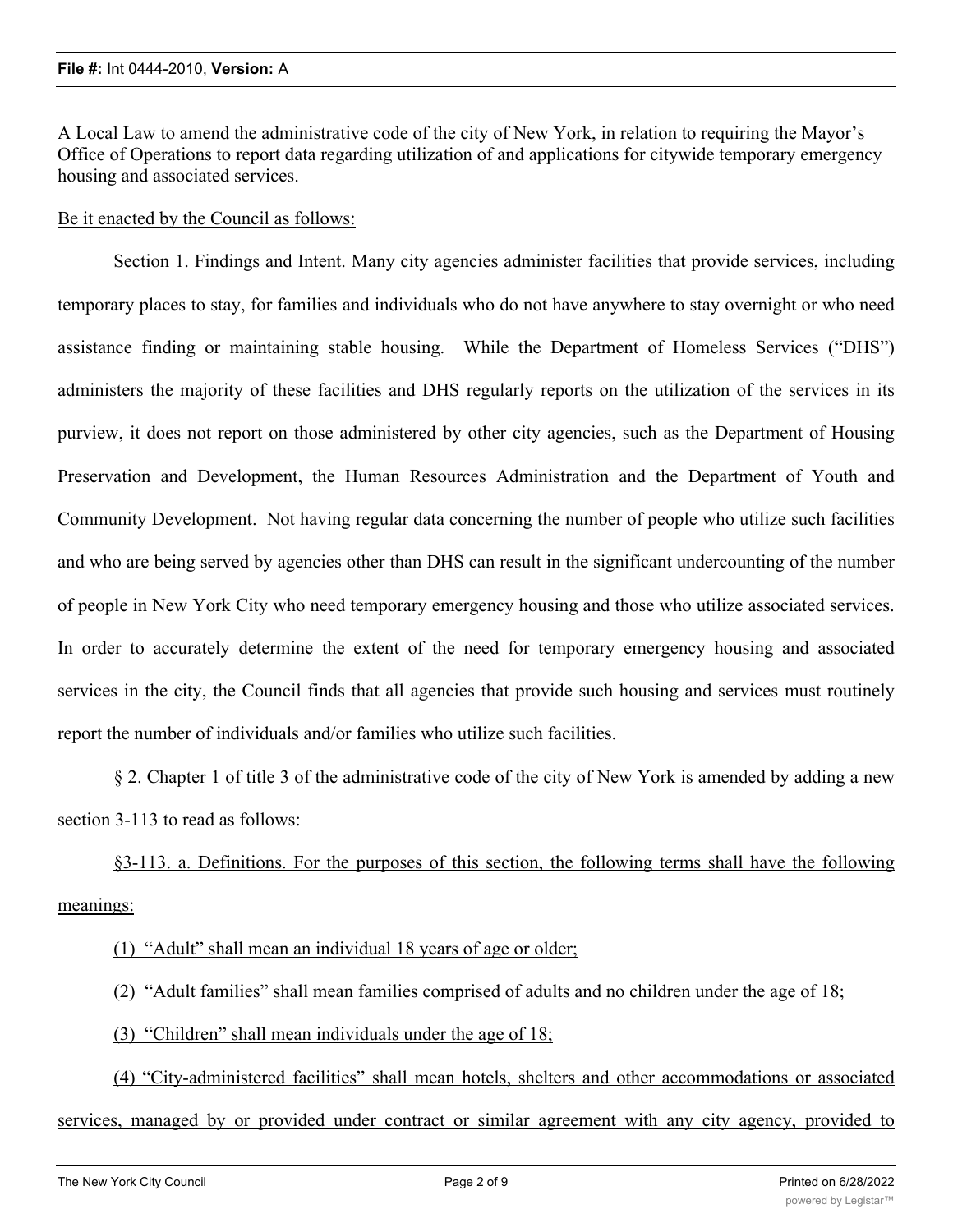individuals or families who need temporary emergency housing or assistance finding or maintaining stable housing;

(5) "DHS" shall mean the department of homeless services;

(6) "DHS-administered facilities" shall mean city-administered facilities managed directly by DHS or by a provider under contract or similar agreement with DHS;

(7) "DHS drop-in centers" shall mean city-administered facilities that provide single adults with hot meals, showers, laundry facilities, clothing, medical care, recreational space, employment referrals and/or housing placement services, but not overnight housing;

(8) "DHS faith-based beds" shall mean city-administered facilities that provide overnight housing to individuals, are affiliated with one or more religious groups and receive client referrals through organizations under contract with DHS;

(9) "DHS safe havens" shall mean city-administered facilities that provide low-threshold, harmreduction housing to chronic street homeless individuals, who are referred to such facilities through a DHS outreach program, without the obligation of entering into other supportive and rehabilitative services in order to reduce barriers to temporary housing;

(10) "DHS stabilization beds" shall mean city-administered facilities that provide a short-term housing option for a chronic street homeless individual while such individual works with his/her outreach team to locate a more permanent housing option;

(11) "DHS veterans shelters" shall mean city-administered facilities that provide short-term housing for people who actively served in the United States military;

(12) "DYCD" shall mean the department of youth and community development;

(13) "DYCD-administered crisis shelters" shall mean city-administered facilities that provide shortterm emergency housing for runaway and homeless youth and are managed by a provider under contract or similar agreement with DYCD;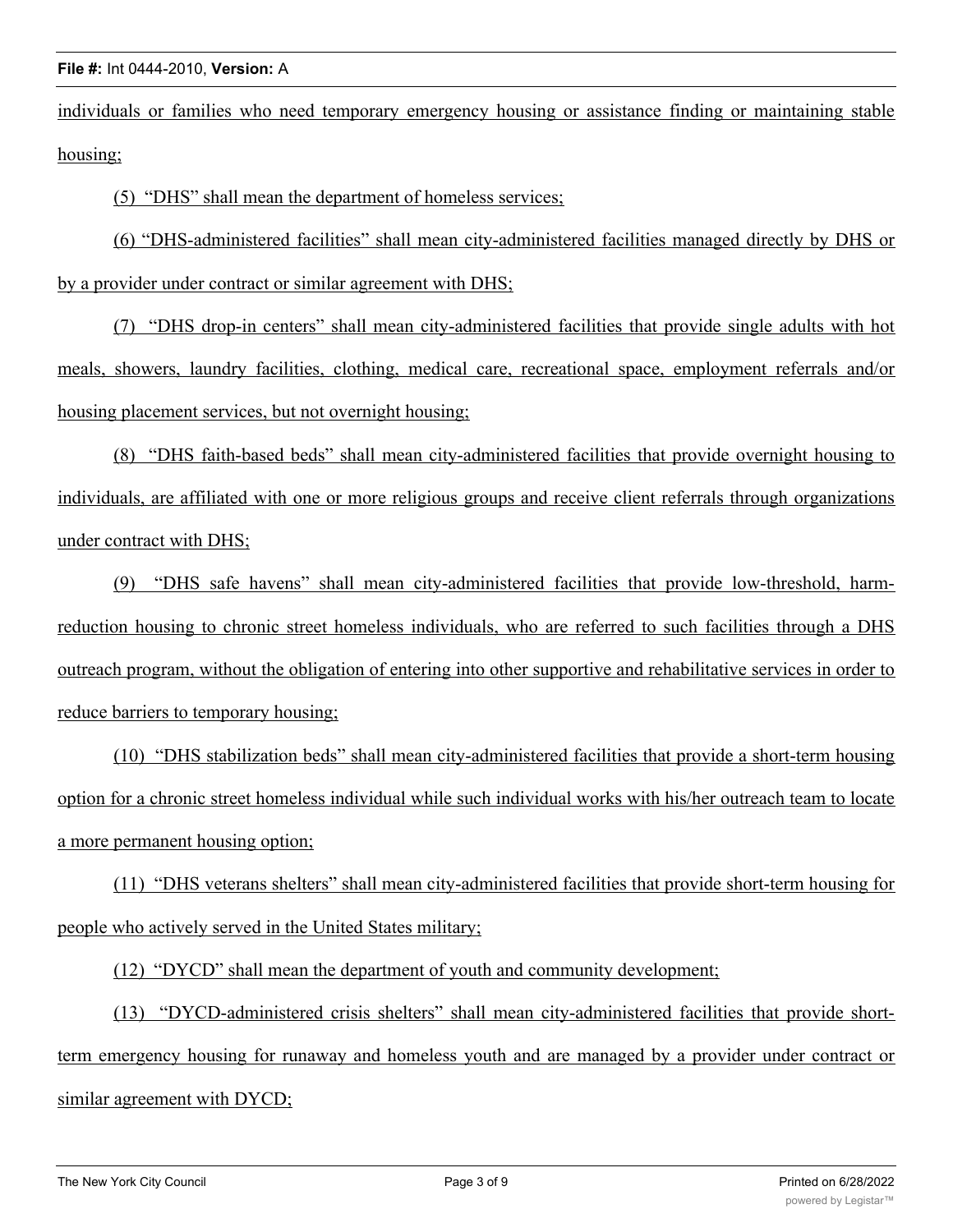(14) "DYCD-administered drop-in centers" shall mean city-administered facilities that provide runaway and homeless youth and their families with services, counseling and referrals from trained youth workers;

(15) "DYCD-administered facilities" shall mean city-administered facilities managed by a provider under contract or similar agreement with DYCD;

(16) "DYCD-administered transitional independent living facilities" shall mean city-administered facilities that provide long-term residential services to runaway and homeless youth for up to 18 months and are managed by a provider under contract or similar agreement with DYCD;

(17) "Families with children" shall mean families with children under the age of 18, couples including at least one pregnant woman, single pregnant women, or parents or grandparents with a pregnant individual;

(18) "HPD" shall mean the department of housing preservation and development;

(19) "HPD-administered facilities" shall mean city-administered facilities managed by a provider under contract or similar agreement with HPD;

(20) "HPD emergency facilities" shall mean shelters providing emergency shelter managed by a provider under contract or similar agreement with HPD;

(21) "HPD emergency hotels" shall mean hotels providing emergency shelter to individuals or families displaced from their homes managed by a provider under contract or similar agreement with HPD;

(22) "HRA" shall mean the human resources administration;

(23) "HRA-administered facilities" shall mean city-administered facilities managed directly by HRA or by a provider under contract or similar agreement with HRA, excluding non-emergency supportive housing;

(24) "HRA domestic violence shelters" shall mean shelters for victims of domestic violence managed directly by HRA or by a provider under contract or similar agreement with HRA;

(25) "HRA HASA emergency housing" shall mean single room occupancy hotels managed by a provider under contract or similar agreement with HRA to provide emergency shelter for recipients of services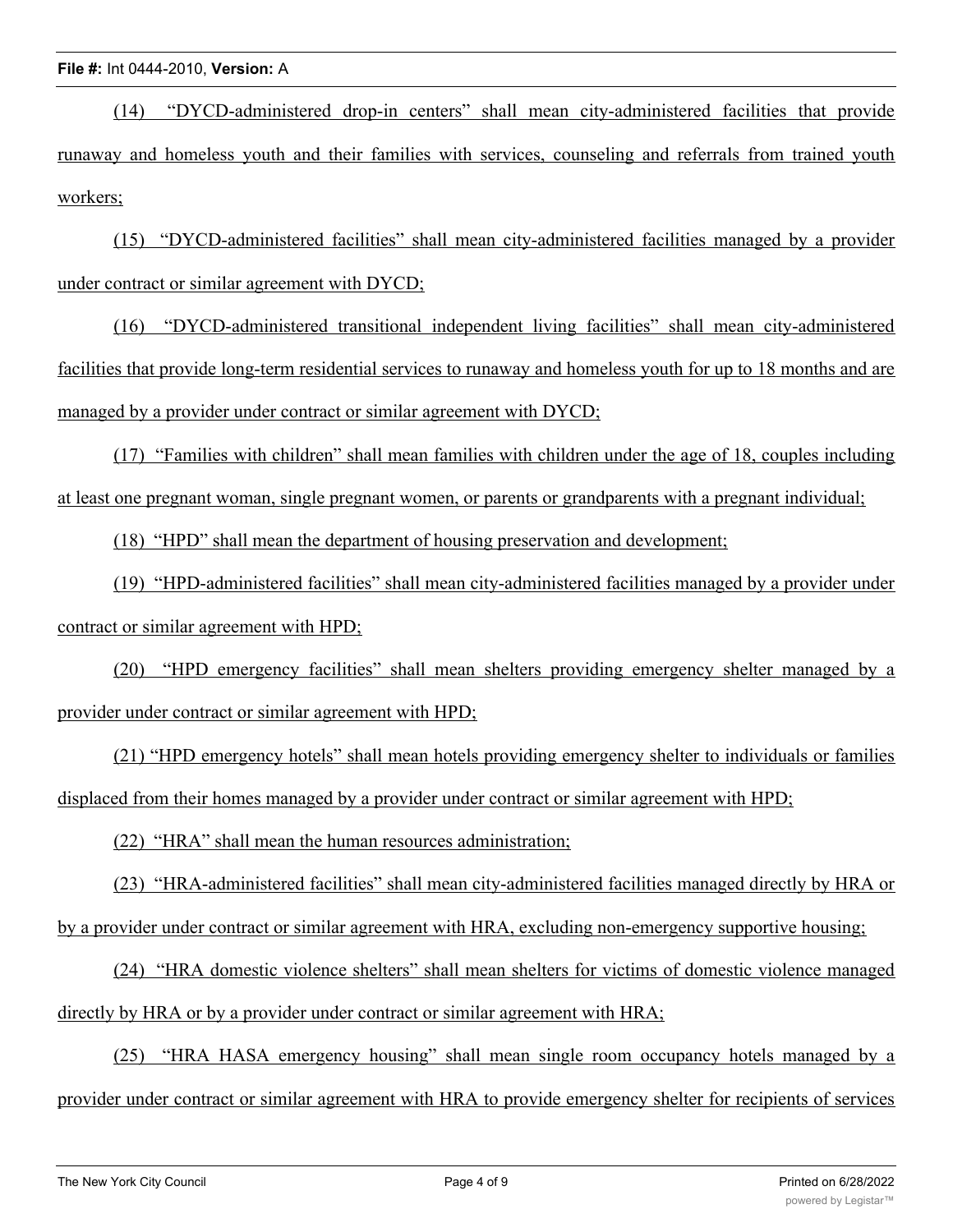from the HIV/AIDS Services Administration;

(26) "HRA HASA transitional housing" shall mean congregate facilities managed by a provider under contract or similar agreement with HRA to provide emergency shelter for recipients of services from the HIV/AIDS Services Administration; and; and

(27) "Unduplicated" shall mean counted only once within the reporting period.

b. Reports of citywide utilization data. The mayor's office of operations shall create a portal on the NYCStat page of the city's website, or any successor pages of such website that are substantially similar in form and function, in order to publish citywide data regarding the utilization of city-administered facilities. Commencing on November 1, 2011, and no later than the first day of each month thereafter, the mayor's office of operations shall for each month, calendar year and fiscal year publish via such portal the:

(1) average daily overnight census for each of the following categories:

A. DHS drop-in centers, disaggregated by single men, single women and total single adults; and

B. DHS faith-based facilities, disaggregated by single men, single women and total single adults.

(2) average daily overnight census; and (3) number of unduplicated persons or families utilizing cityadministered facilities for each of the following categories:

C. all DHS-administered facilities, disaggregated by families with children, adult families, total families, total adults in families, total children, single men, single women and total single adults;

D. DHS safe havens, disaggregated by single men, single women and total single adults;

E. DHS stabilization beds, disaggregated by single men, single women and total single adults;

F. DHS veterans shelters, disaggregated by single men, single women and total single adults;

G. HPD-administered facilities, disaggregated by families with children, adult families, total families, total adults in families, total children, single men, single women and total single adults;

H. HPD emergency facilities, disaggregated by families with children, adult families, total families, total adults in families, total children, single men, single women and total single adults;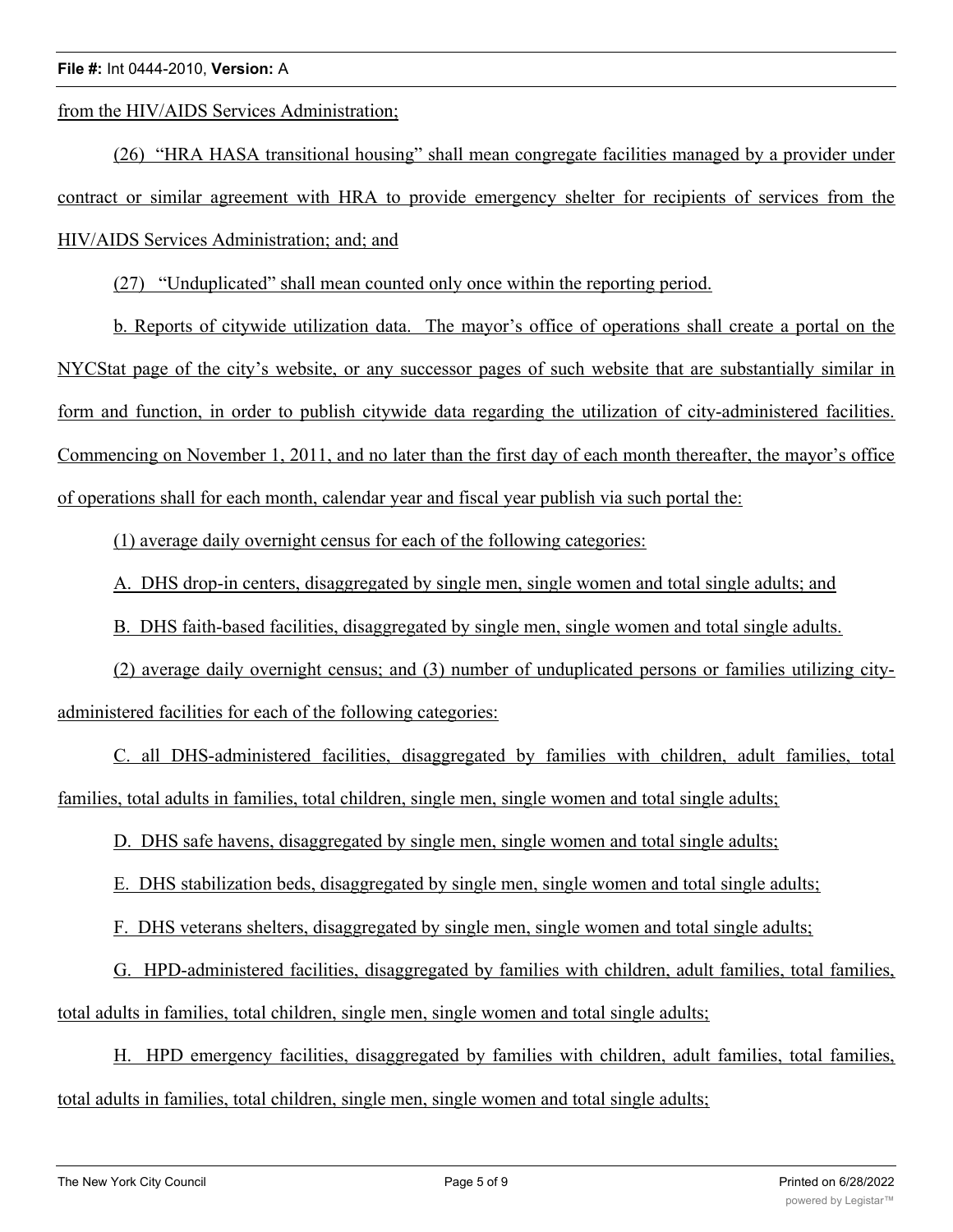### **File #:** Int 0444-2010, **Version:** A

I. HPD emergency hotels, disaggregated by families with children, adult families, total families, total adults in families, total children, single men, single women and total single adults;

J. HRA-administered facilities, disaggregated by families with children, adult families, total families, total adults in families, total children, single men, single women and total single adults;

K. HRA domestic violence shelters, disaggregated by families with children, adult families, total families, total adults in families, total children, single men, single women and total single adults;

L. HRA HASA emergency housing, disaggregated by families with children, adult families, total families, total adults in families, total children, single men, single women and total single adults;

M. HRA HASA transitional housing, disaggregated by families with children, adult families, total families, total adults in families, total children, single men, single women and total single adults; and

N. all city-administered facilities, excluding DYCD-administered facilities, disaggregated by families with children, adult families, total families, total adults in families, total children, single men, single women and total single adults.

(4) average monthly utilization rates; and (5) number of unduplicated persons or families utilizing cityadministered facilities for each of the following categories:

A. DYCD-administered facilities, disaggregated by families with children, adult families, total families, total adults in families, total children, single men, single women and total single adults ;

B. DYCD-administered crisis shelters, disaggregated by families with children, adult families, total families, total adults in families, total children, single men, single women and total single adults;

C. DYCD- administered drop-in centers, disaggregated by families with children, adult families, total families, total adults in families, total children, single men, single women and total single adults; and

D. DYCD-administered transitional independent living facilities, disaggregated by families with children, adult families, total families, total adults in families, total children, single men, single women and total single adults.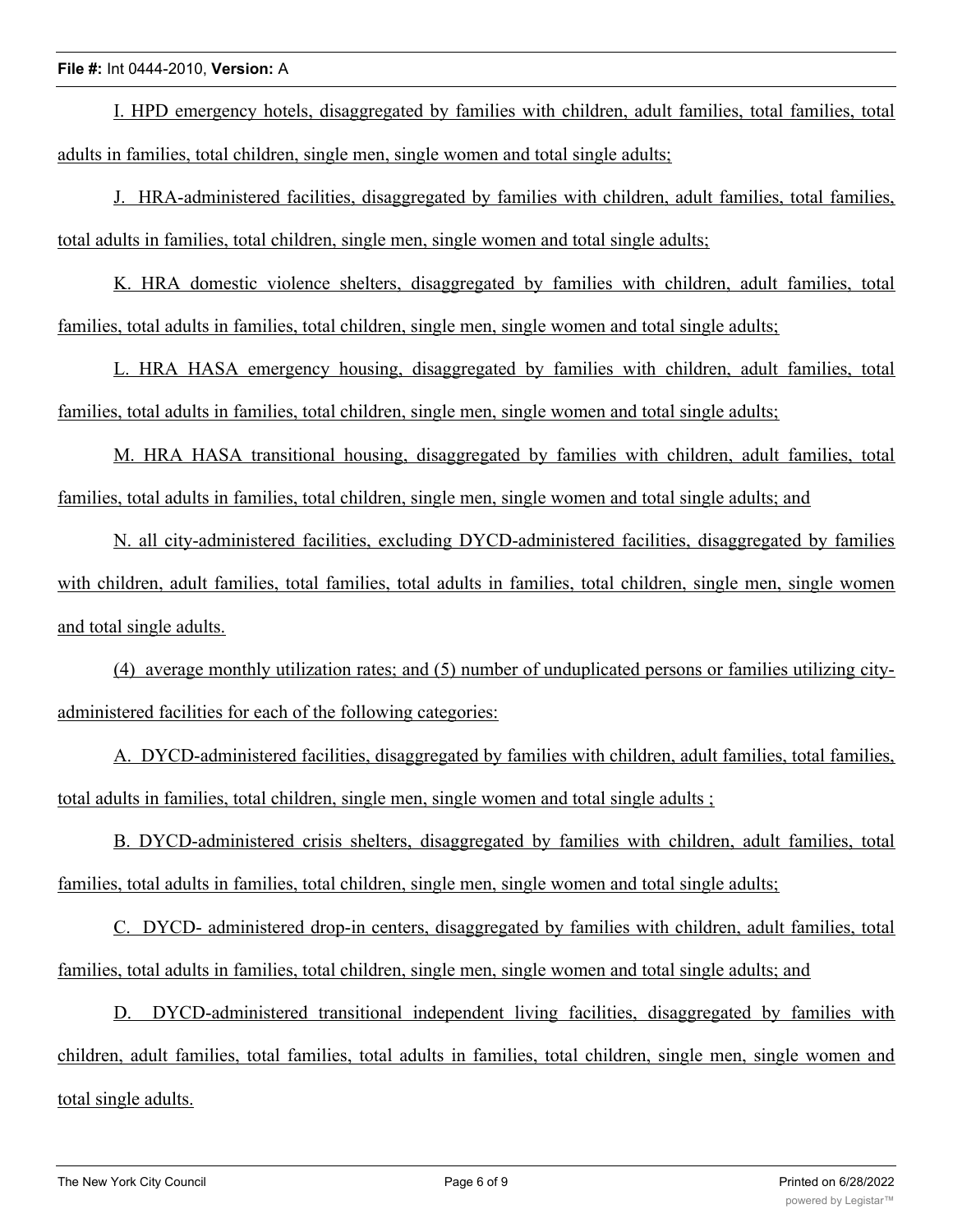### **File #:** Int 0444-2010, **Version:** A

(6) the number of individuals who are on wait-lists for DYCD-administered facilities, to the extent such wait-lists exist, disaggregated by:

A. type of DYCD-administered facility; and

B. families with children, adult families, total families, single men, single women, and total single adults.

(7) the average length of stay disaggregated by:

A. families with children, adult families, total families, single men, single women, and total single adults;

B. type of DHS-administered facility, excluding DHS drop-in centers and DHS faith-based beds;

C. type of DYCD-administered facility, excluding DYCD-administered drop-in centers;

D. type of HPD-administered facility; and

E. type of HRA-administered facility.

(8) the total number of facilities, disaggregated by DHS-administered facilities and facilities not administered by DHS.

c. Application and entrance data. Commencing on November 1, 2011, and no later than the first day of each month thereafter, the mayor's office of operations shall for each month, calendar year and fiscal year publish in the same location on the NYCStat website as the data posted pursuant to subdivision b of this section, the following data for those seeking admission and entrance to DHS-administered facilities: (1) the total number of:

A. applications;

B. unduplicated applicants;

C. applicants found eligible for shelter;

D. entrants to DHS administered facilities; and